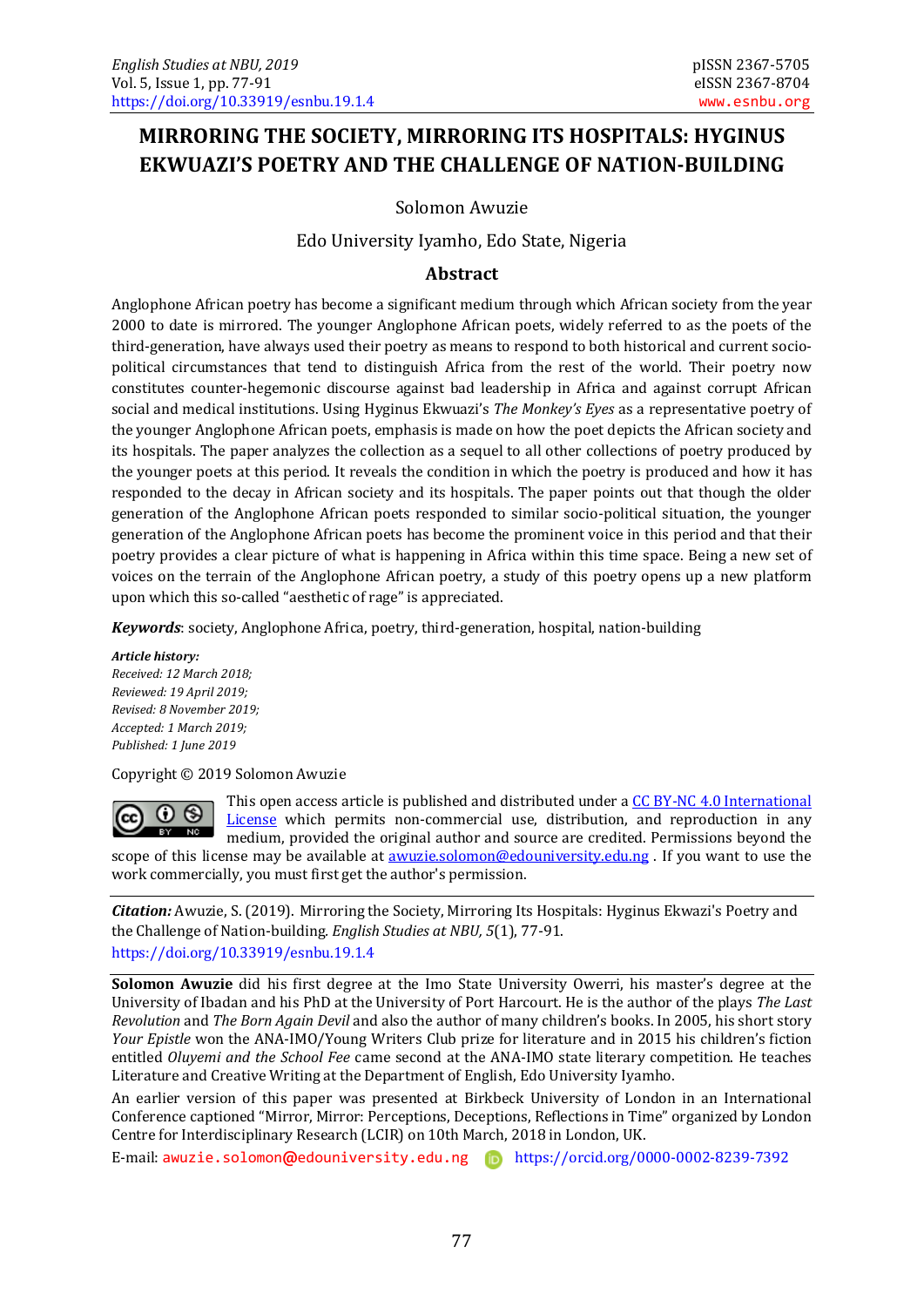The poetry of the younger generation of the Anglophone African poets, now referred to as the poets of the third generation, has become a medium through which the contemporary socio-political and economic situation of the African society is mirrored. As part of contemporary postcolonial African intellectual disposition, the Anglophone African poetry of the third generation has always been seen as part of the counterhegemonic force that pulled down the military despotism in Africa. This connection between the poetry and the resistance against the oppressive military regimes in Africa has dominated present third generational discourses. Of particular importance is contemporary Nigerian scholarship where the poetry is defined as the poetry of military resistance. For instance, in his article entitled "Bayonet and the carnage of tongues: the contemporary Nigerian poetry speaking truth to power", Diala (2017) describes the poetry as an "appropriately characterized" poetry of "counter- hegemonic" against military regimes in Nigeria (p.1). Oyeniyi Okunoye (2011, p. 83) has also been noted to argue that the poetry is part of a well-articulated intellectual engagement against the oppressive military regimes which lasted for four decades in Nigeria, and by extension Africa. Egya (2012) maintains in the article "Historicity, power, dissidence: the thirdgeneration poetry and military oppression in Nigeria" that "military oppression represented the dominant condition of production for the poetry" (p. 425).

However, despite the important role this poetry undertook during the military era by becoming a very important voice through which the despotic military regimes were resisted, since year 2000 to date the poetry has been used to engage corrupt political leadership and the worsening socio-political situation of the African societies. The poetry now seems to be the lone voice seeking the redemption of the contemporary society and the condition for the production of cultural and political correction. The poets of the period whose poetry dominate contemporary intellectual space are all Anglophone African poets of the third generation who started writing from the year 2000 or whose poetry became recognized from the year 2000 to date (see Charles Nnolim, 2009, p. 228). Our concern in this paper therefore is to establish this new poetic voice as a continuum of the popular condition of production which the Anglophone African poetry of the third generation is associated with. The paper seeks to reveal this poetic production as a new trajectory in the condition of production of the Anglophone African poetry of the third generation using Hyginus Ekwuazi's The Monkey's Eyes as a point of reference. Like all other poetry produced before the time, the poetry is part of the coherent, sustained and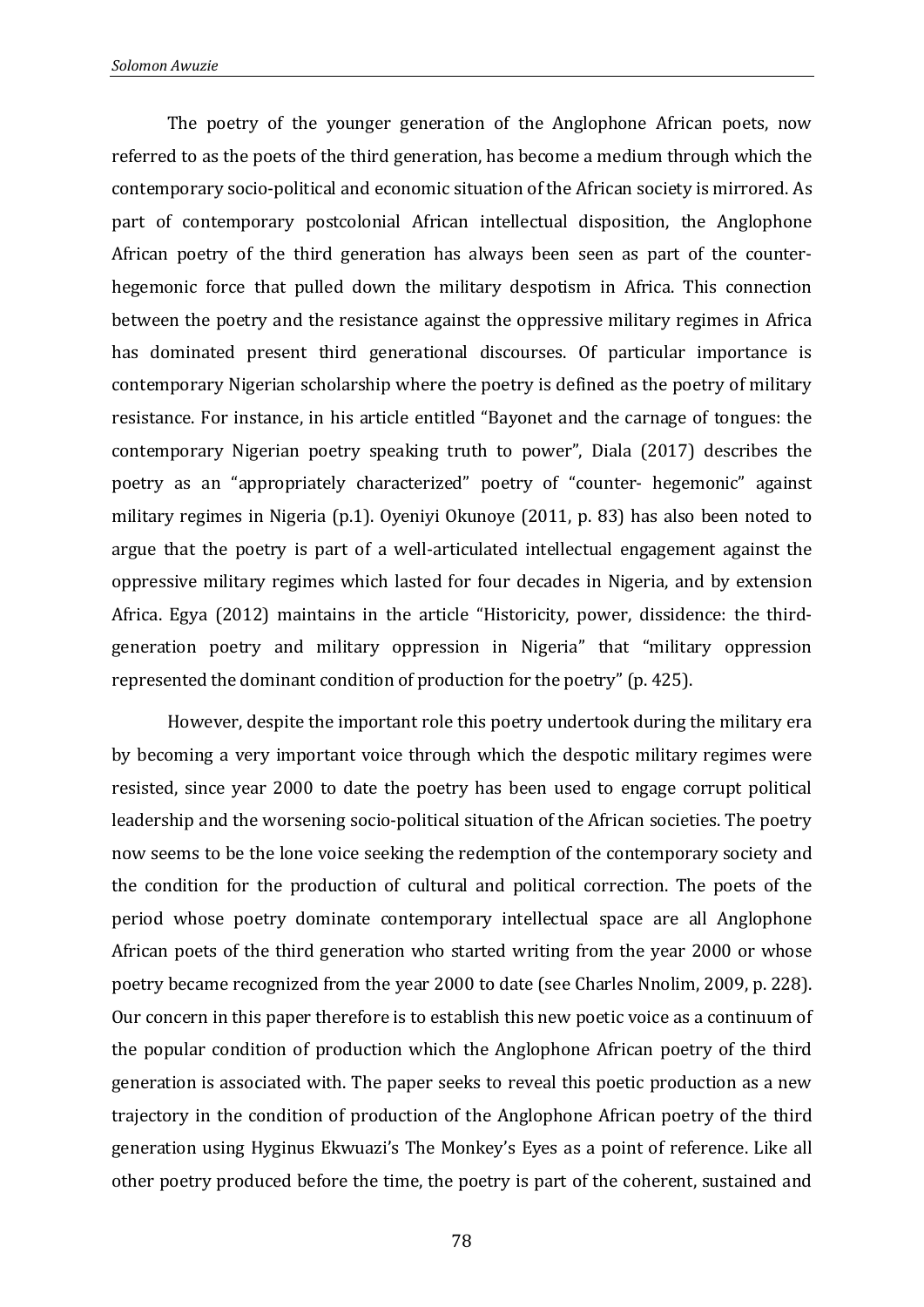well-articulated intellectual and cultural activities to put the society back on the track of sanity. Since most scholarships on the poetry of the third generation are limited to discourses on Nigerian poetic tradition, this paper is therefore an avenue to remap the poetry as the totality of African poetic engagement during this period.

In order to properly position the poetry as part of the postcolonial intellectual paradigm, this paper has been divided into four subsections. While the first subsection introduces the poet as an important member of the society who is also responsible to the society, the second subsection discusses the intellectual background of the poetry. In the third subsection the poetry of Hyginus Ekwuazi, a leading poet of the period, is analysed as a poetry representing this postcolonial tradition. The fourth subsection is the conclusion. In it inference is drawn from the discourse as contained in the entire paper.

## **The Poet and his Responsibility to his Society**

The poetry represents the poet of this time as a very important member of the African society who cannot detach himself from the contemporary situation of his society. Hence, he reflects that society in whatever he writes. It has also portrayed him as "an organ developed by the society to respond to its need for meaning" (Andre Brink cited in Diala, 2017, p.3).In most cases one sees some connections between the content of the poetry and the views circulating in the society as it concerns Africa's need to outgrow its present socio-political challenges. It is for this reason the poetry is described, to use the words of Nurruddin Farah, as the voice of "everybody":

[A poet] however, is in a sense everybody; he is a woman, he is a man: he is as many other selves as those whose shadows reflect his ghostly images; he is as many other selves as the ones whose tongues he employs to articulate his thoughts; he is as many other selves as there are minds and hearts he dwells in. He is the raped continent; he is the maltreated worker; he is the struggle itself- or at least its spokesperson (1983, p. 3).

While representing the poet as "everybody's spokesperson", the poetry is a charge to the poet of the time to function as the voice of the society. Andre Brink describes the general poetic responsibility in the context of providing the society with that needed meaning which is capable of causing "healing". To be able to fulfil this function, the poetry of the Anglophone African poet of the third generation requires the poet to perform his duty properly, in that, unless his functions are properly performed, he would have nothing to offer the society. But if he does his duty properly and if "his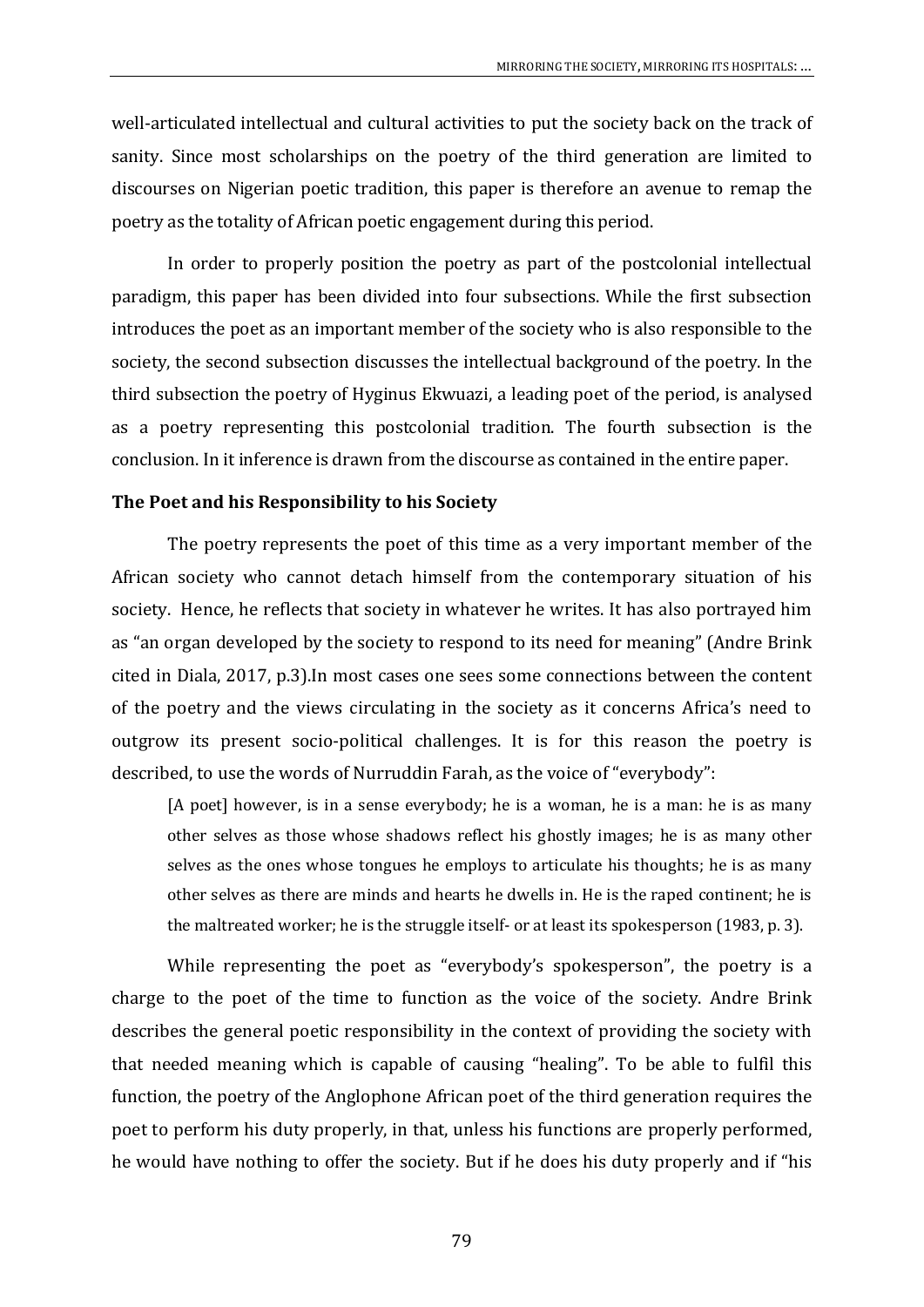diagnosis is heeded", then "healing" will be possible for the society (see Andre Brink, 1983, p. 235). What this then entails is that the poetry, to also use the words of Per Wästberg, is "part of the nation-building effort" (p. 20).Through it the poet teaches and has a very direct influence which can make the poet suffer for what he teaches. In the bid to fulfil its function of teaching, the poetry, like all other generational poetry, documents "a time of transition" and reflects "what is still in the memory of the living" (Wästberg, 1986, p. 17).

In order to perform this function, the poetry of the Anglophone African poets of the third generation has made its subject matter dominantly the social and political condition of the African continent from the year 2000 to date. The poetry mirrors the corruption in the society and its adverse effect on African hospitals. The poetry performs its duty to the society by representing the poets as Africa's contemporary bard and oracle in whose hands the salvation of the society lies and in whose voice is the urge to address the challenges confronting contemporary African society from the year 2000 to date. Through this poetry the challenges of the contemporary African society and its hospitals can be seen more clearly and exactly than other organs of the society. The poetry represents a visionary, a warning voice and a builder of the future of the African society and its hospitals. Of matter of emphasis, all generations of African poetry have produced poetry that is akin to this poetry as it concerns its usefulness to the society. In a conference in Hasselby, Wole Soyinka also made a submission that further depicts the usefulness of African poetry to the society. In the conference Soyinka maintained that African poetry must not just be contented with "chronicling the customs of the society" but should be used, as he also puts it in the preface to his play *Opera Wonyosi* (1981), to "expose, reflect, indeed magnify the decadent, rotten underbelly of a society that has lost its directions, jettisoned all sense of values and it is careering down a precipice as fast as the latest artificial boom can take it" (p. x). In the case of the Anglophone African poetry of the third generation, it is only in doing this that, in the words of F. Chung and E Ngara, "our consciousness and our perception" (p. 12) of the African society and its hospitals can be shaped and sharpened.

#### **The Third Generation and the Issues of Its Conception**

In his introductory article entitled "The writer in modern Africa", delivered in Stockholm at the Second African Writers Conference in 1986, Wästberg argued that the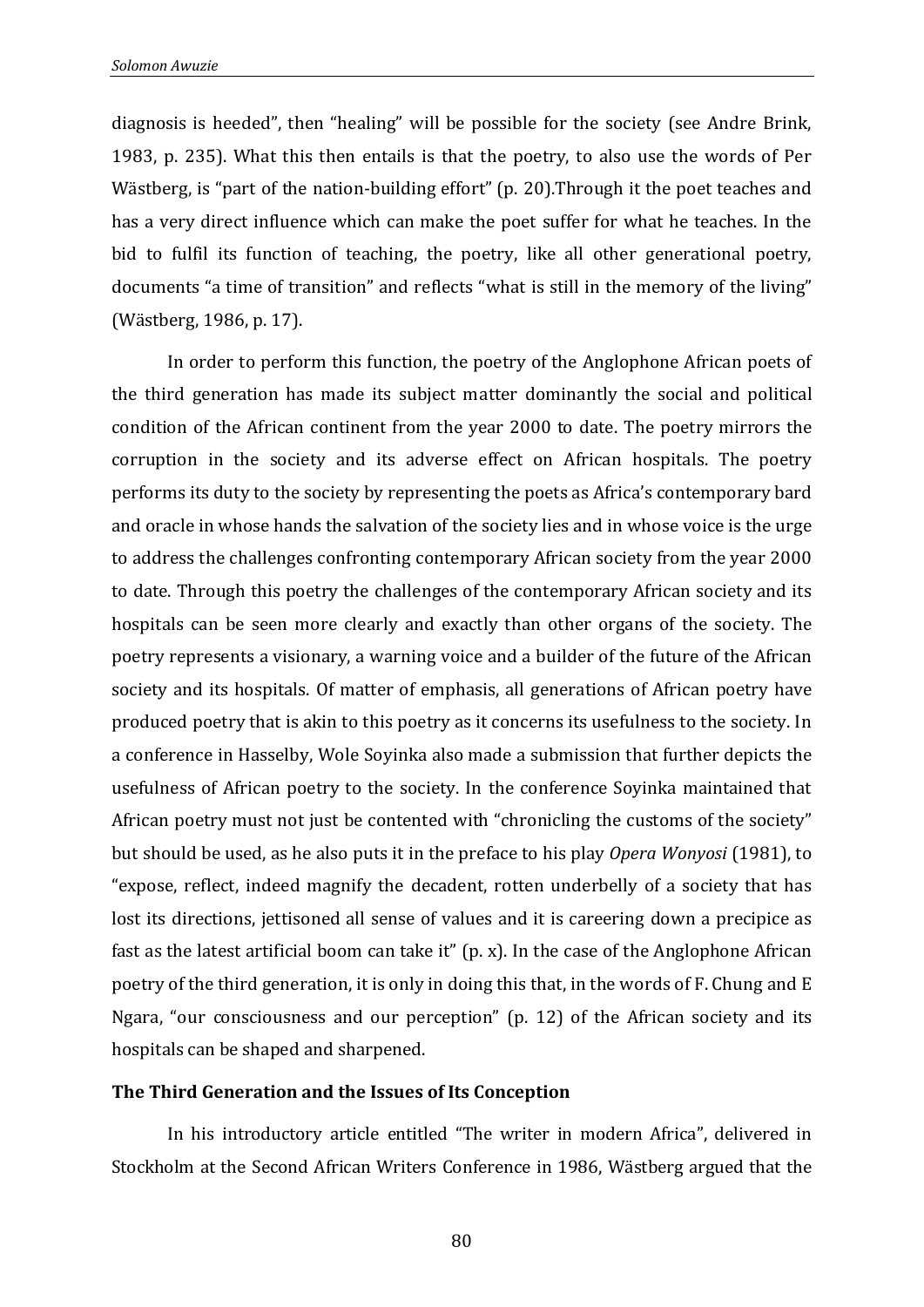younger generation of the African poets has grown up and concern themselves with what happens in Africa after post-independence Africa: "Their point of reference is now Africa, not Europe. They know they have to chart the future without much outside help. They are not obsessed by colonialism, rather by corruption, greed, inefficiency and elitism" (p. 19). He posits further that they try not "only to protect their freedom of action but seek a way of acting". They "take the side of the powerless". They "write of victims of the arbitrariness of others" and "sing no songs in praise of the victor" (Wästberg, 1986, 19). In his essay entitled "The Role of the African Writer in National Liberation and Social Reconstruction", Emmanuel Ngara also maintains that one of the functions of this poetry "is to awaken the oppressed, to make the citizens of Africa aware of the new reality so as to challenge that reality and fight for a more humane society" (p. 131). F. Chung and E. Ngara also posit that the basic functioning of African poetry is "to render social justice to people that have been silent so that they should not have lived in vain" (p.25).It is therefore to bring these functions to their fulfilment that the term "generation" is first employed upon the terrain of the postcolonial African literature.

This is to say that the use of the term "generation" to contemplate the temporal positioning of writers in time is not new in the postcolonial African literary discourse. Its use as a marker of positioning writers in time started as an attempt by a group of writers to introduce their literature to the transnational African literary community. This group of writers led by Niyi Osundare, Kole Omotoso, and Femi Osofisan (see James Currey, 2008, p. 52) were the first to put it to use by describing Chinua Achebe and Christopher Okigbo's generation as the first generation writers and by accusing them of being too "concerned with explaining Africa to Europeans" (p. 52). They also described themselves as the second generation writers and posited that their writing will concern Africa's "contemporary social and political reality and must explain Africa to Africans" (p. 52).

The third generation is a continuum in this tradition of usage to properly position the writers of the time in the postcolonial African literary space. The generation is "widely believed to have been announced by and in the 1988 anthology, *Voice from the Fringe: An ANA Anthology of New Nigerian Poets*, edited by Harry Garuba" (Egya, 2012, p. 426).Adesanmi and Dunton note that this generation embodies the poetry "produced by emergent writers who had acquired a creative identity markedly different from that of the second generation writers" (2005, p. 7).As part of the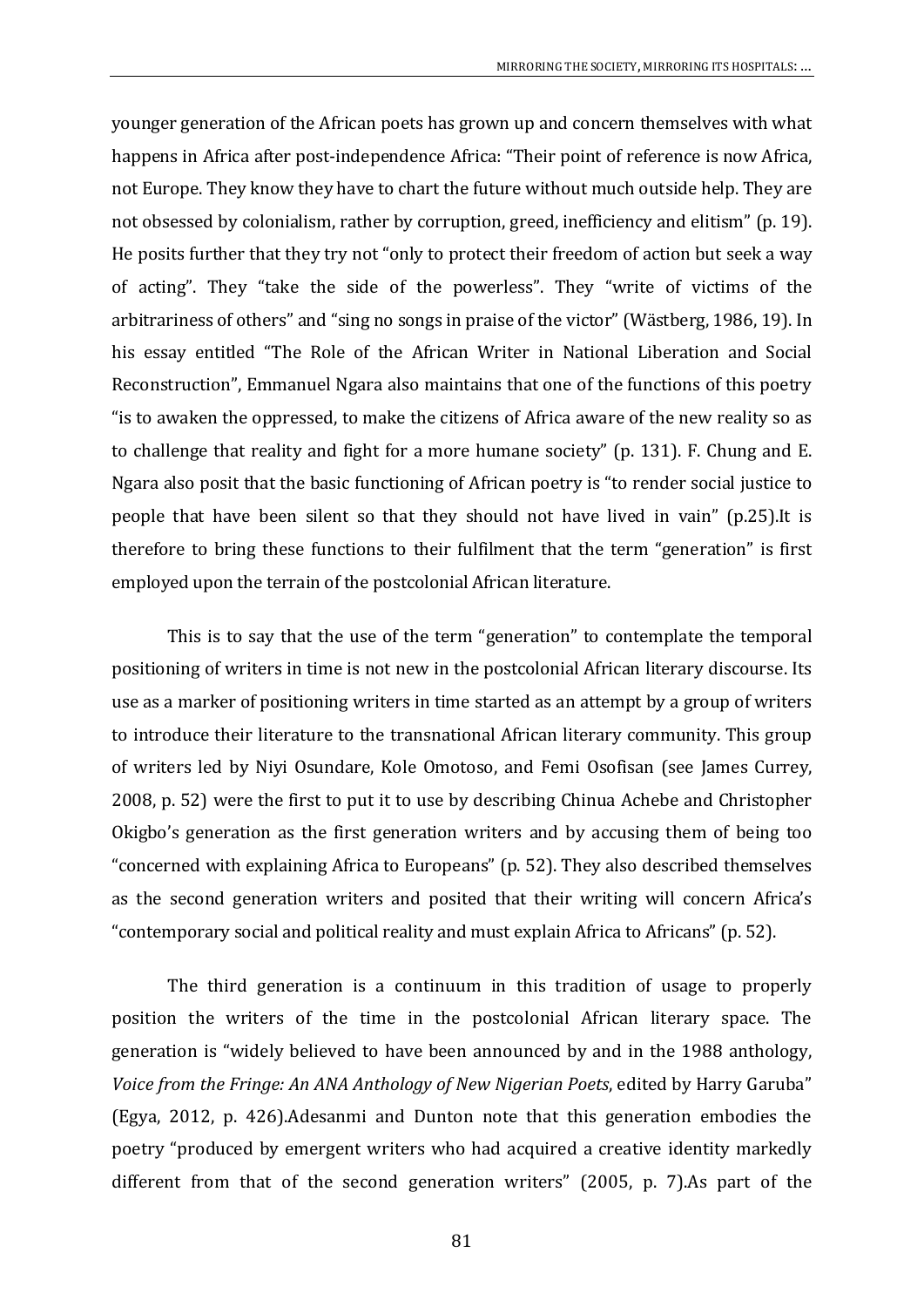assertions that announced the generation, in his introduction to the anthology, which happened to be the first of the several anthologies published by the Association of Nigerian Authors (ANA), the editor Harry Garuba notes that "there is a significant literary renaissance taking place all over the country, especially in the genre of poetry" (p. xv). In the introductory essay contained in the special issue of *English in Africa* in May 2005 devoted to the generation and edited by Pius Adesanmi and Chris Dunton, it is observed that, as at that time, "little or no scholarship [has been done] on the rapidly expanding body of work" (2005, p. 7) produced in the generation. With the issue, the editors "signal the entry of the new writing into the arena of African critical discourse" (2005, p. 8). They argue further that the issue is "a timely legitimation of our initial efforts to bring scholarship to bear on this significant body of writing and a recognition of the fact that more scholars have now turned their attention to this significant corpus of new writing" (2005, p. 8). In another special issue of *Research in African Literature* edited by Pius Adesanmi and Chris Dunton, it is declared that the writing of the generation "does exhibit distinctive features, in terms of scope of characterization, thematic and formal characteristic" (2008, p. ix).Brenda Cooper also posits that the writing of the generation is distinct and unique. It is a demonstration of a generation that has properly positioned itself for the challenges of the time. Adesanmi and Dunton also refer to the writing as:

texts born into the scopic regime of the postcolonial and the postmodern, an order of knowledge in which questions of subject hood and agency are not only massively over determined by the politics of identity in a multicultural and transnational frame but in which the tropes of Otherness and subalternality are being remapped by questioning erstwhile totalities such as history, nation, gender, and their representative symbologies. (2005, p. 15)

Unlike the previous generations, the third generation which period spans between 1988 and the present (Remi Raji, 2005, p. 22) can be classified into two parts. The first is the early part of the generation, the very one which was announced with the publication of the *Voice from the Fringe* and concerns military dictatorship and their activities. This part of the generation is between 1988 and 1999 which represents a period of military despotism in Africa. Chronicling the activities of this part of the generation, Adepitan (2006) observes that: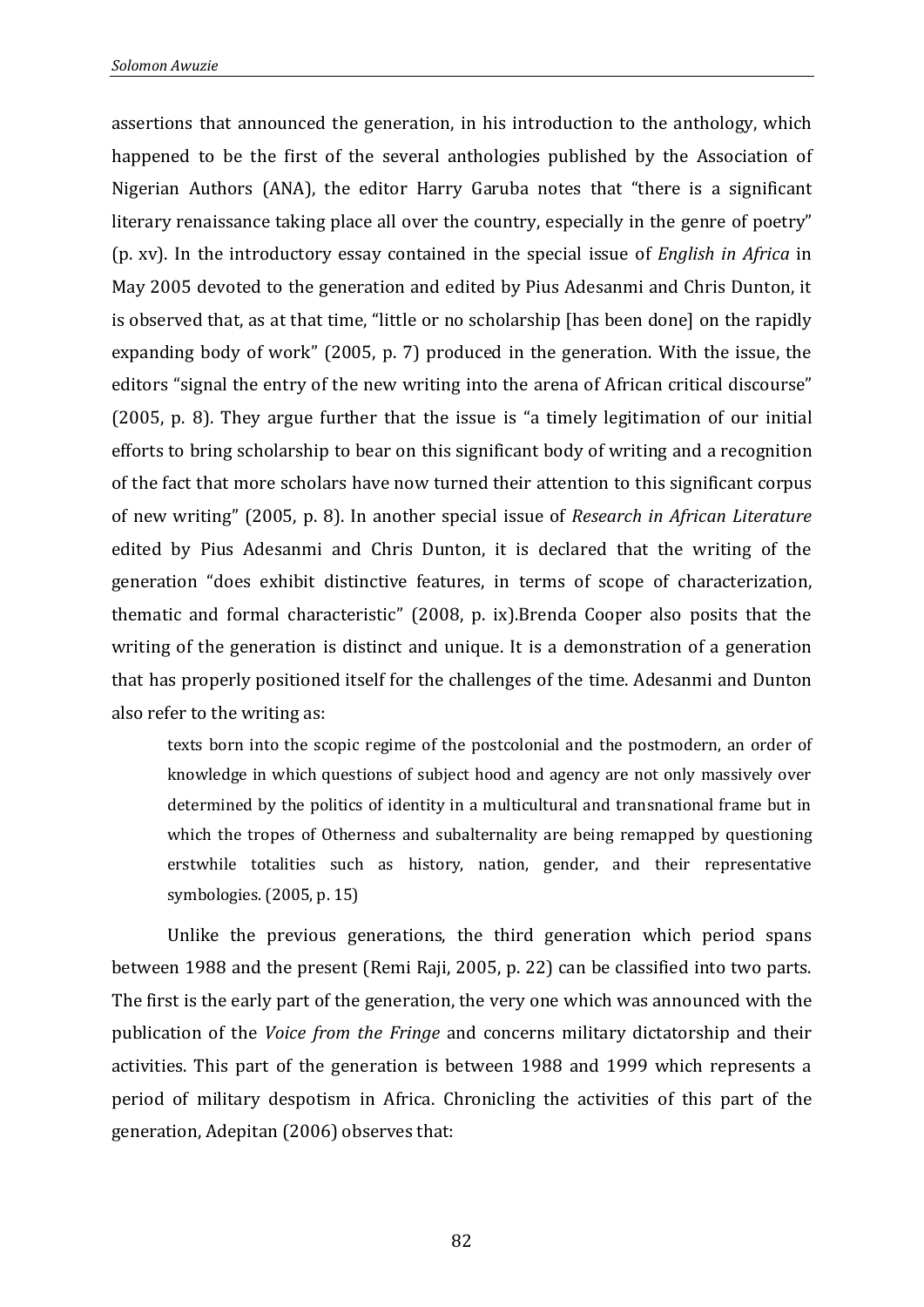The 1980s and 1990s heralded the arrival of a new breed of African writers who in ordinary circumstances would be described as constituting a new generation. But they came labouring under too many anxieties. The political landscape was becoming more and more desperate; before they learned to write many were co-opted into the vanguard of literature as an instrument of protest and that was all they wrote. (2006, p. 25)

The second is the latter part of the generation which focuses on the activities of corrupt politicians and the state of the African continent. As an important part of the third generation African Literature, it was announced by and in the 2004 Association of Nigerian Authors conference captioned "ANA-Imo National Conference". In his keynote address, during the conference, Charles Nnolim described this second part of the generation as the counter-hegemonic force of the third generation African literature which is expected to take the affairs of African literature in the continent to the next level. He goes further to affirm that this part falls between the year 2000 and the present (see Charles Nnolim, 2009, p. 228).While commenting on this period of the generation, Niyi Osundare describes the generation as the "poets' generation." This description stems from the generation's tendency to produce more poets than any other generation in Africa and their temperament which "ranges from anger through desperation to despondency" and "his identification of the demon that hounds them" (cited in Diala, 2017, p.11). Osundare also addresses the poets of this time as the "midnight children". He said the generation is made up of poets "who have spent the first three decades of their lives confronting the nightmare that the country" as well as the entire African continent has become (Osundare cited in Adagboyin, p.20).However, as this younger generation of poets began to publish, many of their poetry express the feeling of "a sense of renewed energy and commitment and of identifying within themselves a collective identity that set them apart from older writers" (Hewett,2005, p.74). Affirming the commitment of the poets of this period to the functions which they set for themselves for the betterment of their society, Hewett observes thus:

Many of them have also chronicled the growing intellectual community that encouraged many writers to continue to write even when things were at their worst: ANA monthly readings, gatherings at literary salons, publication in ANA anthologies and literary journals, and appearances in the pages of the Post Express Literary Supplement and the Vanguard, which provided much-needed forums for literary debate and discussion. (p.74)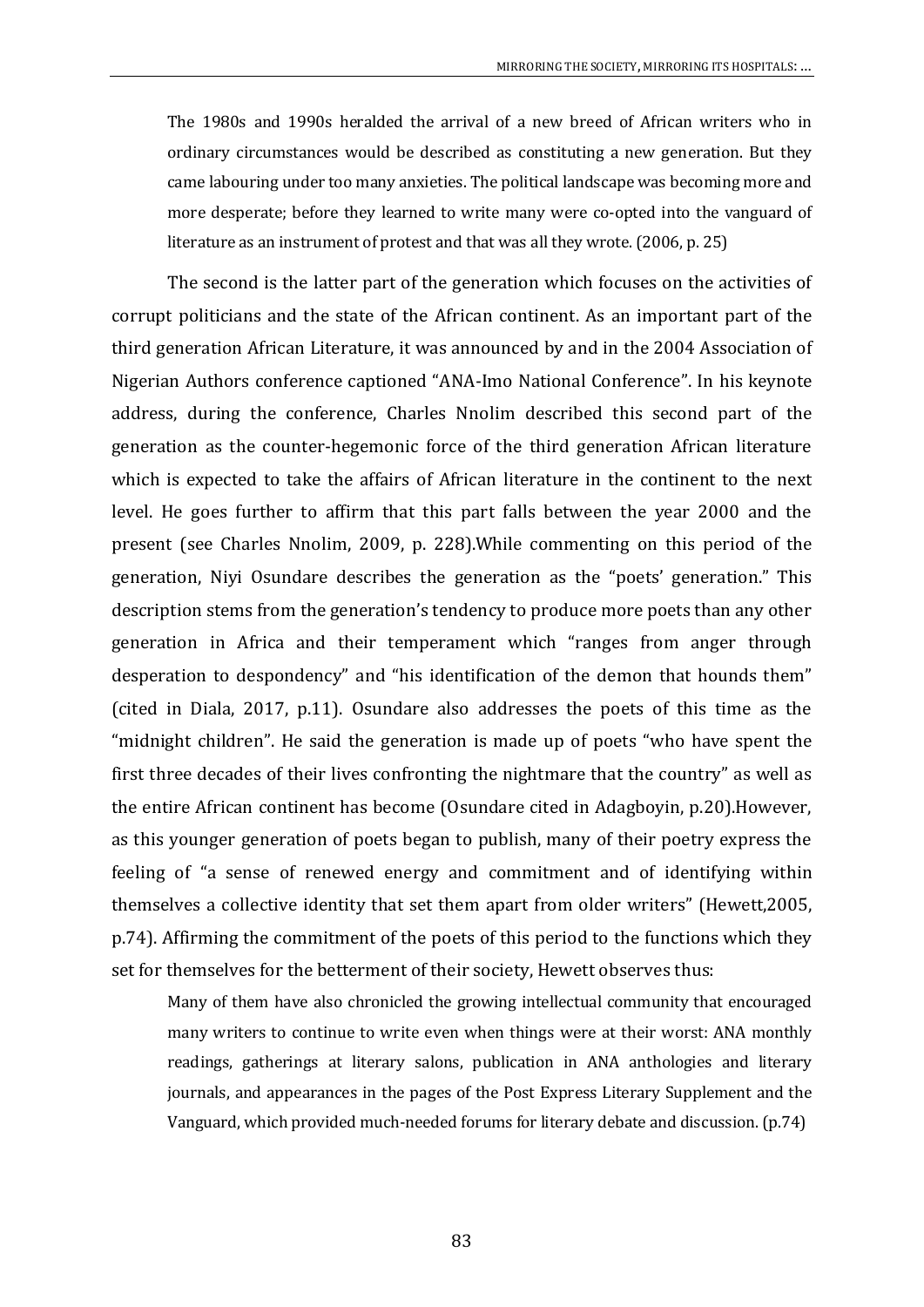To emphasize the significance of this latter generation of the Anglophone African poetry of the third generation, Hewett has further noted that "the emerging account of this generation is one of triumph over adversity." It represents "a story of courageous individuals refusing to be silenced. [...] It is a remarkable story, one that is still being written by critics and writers themselves" (p.74).

Among the leading poets of this time whose poetry is a very important example of the literary production in the period is Hyginus Ekwuazi. Having won the ANA National Literary Awards with his various collections at different times, Ekwuazi can be said to be one of the representative poets of Nigeria of the third generation in particular and Africa of the third generation in general of the year 2000 to date. His poetry depicts the situation of Nigeria in particular and Africa in general at the centre of his poetic motif. Ekwuazi's poetry mirrors the African experience and reveals the continent in chaos. Ekwuazi's collections include *Love Apart*, *Dawn in to Moonlight*, *The Monkey's Eyes*, and *That Other Country*. This paper is particularly focused on Ekwuazi's third collection, *The Monkey's Eyes*, since, unlike the other three, the collection mirrors the condition of Nigerian as well as most African hospitals.

### **African Society and it Hospital: Hyginus Ekwuazi's** *The Monkey's Eyes*

The hospital in Nigeria as well as in Africa has been represented in the latter part of the Anglophone African literature of the third generation as an institution that is currently facing challenges. In Bakari Ojo Rasaki's *Once Upon a Tower* African hospital is portrayed in the drama genre as being dominated by graduate doctors who do not know their left from their rights because the society celebrates what Nnolim calls "fake graduates" (Nnolim cited in Solomon Awuzie, 2017, p. 3). This situation is reiterated in another leading prose work in the period, Camillus Ukah's *When the Wind Blows*. In this prose work we are presented with another "fake graduate" in Medical Laboratory Science. Adaku, a "fake" Laboratory Scientist, "who graduated a dangerous fake" (Awuzie, 2017, p. 7), by bribing her way through the university, later got a job in the hospital where she was expected to sample blood. The first person whose blood she sampled died after taking in the blood as a result her incompetency. It is this same situation that is revisited in the poetry genre in Ekwuazi's *The Monkey's Eyes*. Its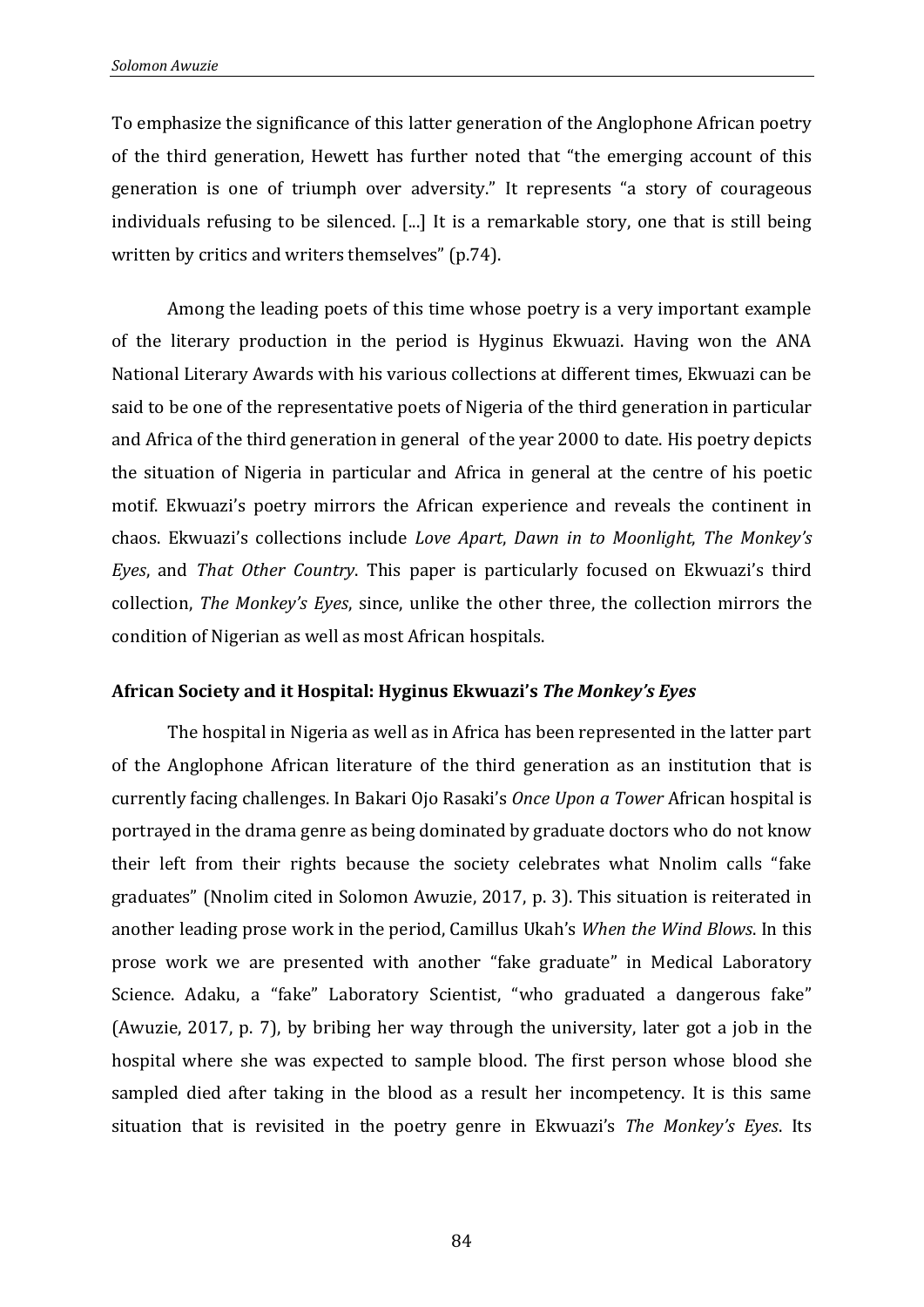inclusion in the poetry genre has heightened the tension previously generated in the Anglophone African literature of the third generation.

Like most African literary titles that are taken from proverbs and poems, the title of the collection, *The Monkey's Eyes,* is coined from the popular Nigerian proverb: "Anyone who really wants to know how gravely sick monkey's relation was, should see the red eyes monkey acquired from blowing the sick room fire"( *The Monkey's Eyes*, 2009, p.11)*.*The connection between the title of the poetry and the proverb from where it is coined emphasizes how gravely sick the African society is and its hospitals have recently become. It also represents the significance of the poetry as a very important platform through which the society of the period vis-à-vis its hospitals are mirrored for corrective purposes. For this purpose the poetry takes on all aspects of the hospital in its contemplation. This is further stressed in the preface to the collection, where it is noted that the collection is about "a patient-persona who journeys through the hospital: through its rites and its rituals of healing; through the schedules and the protocols of its bureaucracy: and through the stress and strain of its restrictions" (p.6). As the persona journeys through the wards of the hospital, the state of African society as well as its hospitals are mirrored and also bemoaned.

The revelation in the collection starts with the first poem of the collection, "Why doesn't a death sentence deafen the ears?" In the poem, a picture of the African hospital as a place of death is painted. This is as a result of the nonchalance with which the African doctors discharge their job in the hospital. The doctor in the African hospital treats human life like a mere commodity, hence he tries as much as possible not to leave any memories. He tries as much as possible not to leave any trace of his patient's death or pain in the hospital. Any trace of pain or death in the hospital that is "sooner left" is quickly completely wiped out "like footsteps/ on shifting sands" (p. 13). In the hospital, the doctor displays his uncertainty about most of the ailment his patient brings before him yet he shifts "the gear of his uncertainty/ as he [moves] further into that region of impassivity/ where doctors spend their work hours" (p. 14). And then, from that "alienating distance", the doctor would speak. The doctor's voice when he speaks portrays his uncertainty and carelessness towards the patient persona's illness. His voice according to the patient persona shows "no stress, no colour" and "each syllable" that proceeds out of it wears "the cloak of the one preceding it", each usually lifeless, as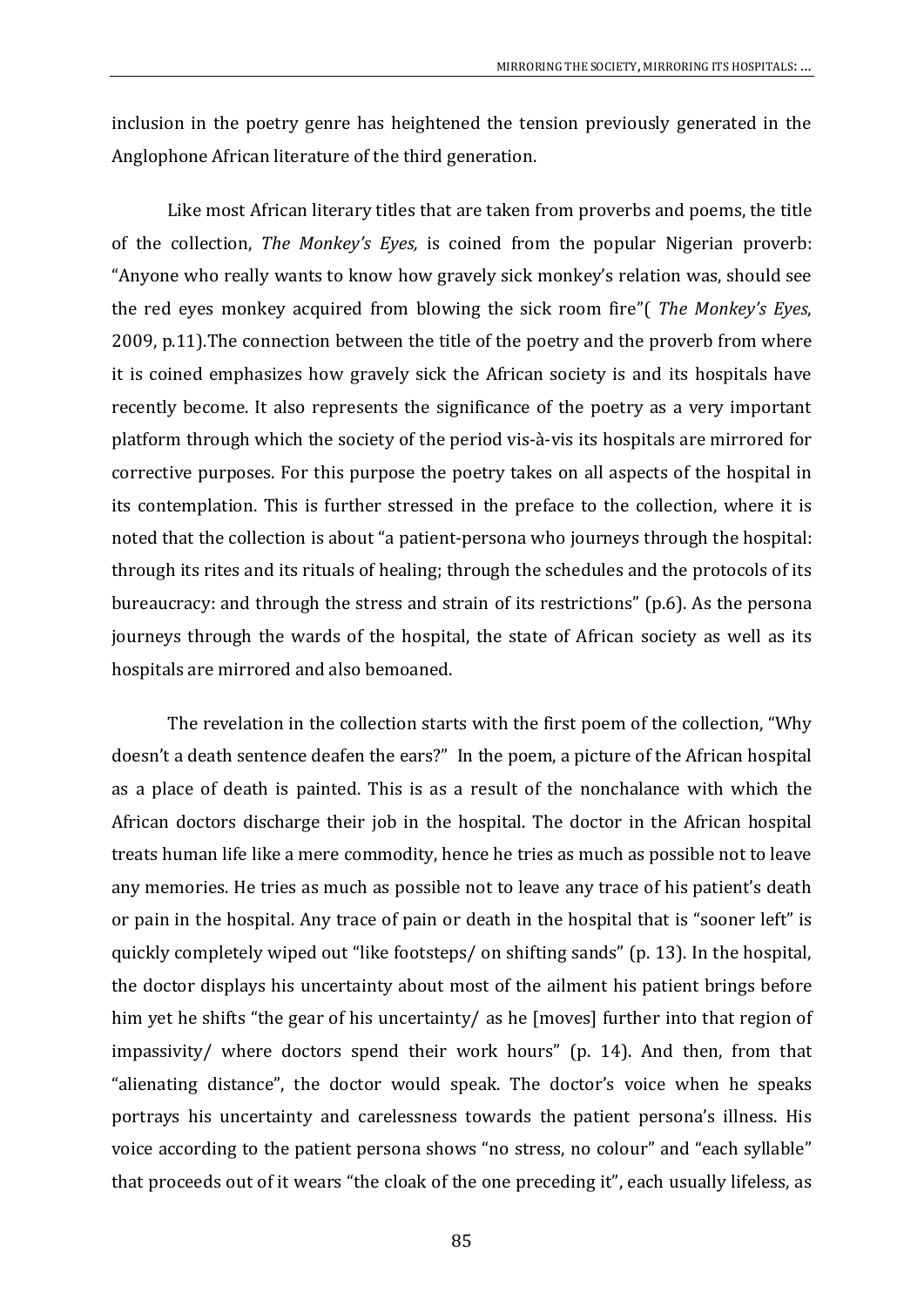though there is "a machine / somewhere inside him churning it out" (p. 14).While he manages "to remain untouched, totally / untouched" the patient is to him "no more than a / mathematical problem that he must couch in the language / of a weather report" (p. 14). The consequence of this is that being in attendance in an African hospital causes fear. The kind of fear that comes is "like a deluge" (p. 14).

In the second poem of the collection entitled "My silent vow now a covenant prayer," the patient persona contemplates whether those approaching the hospital do not do so with fear in their hearts. He asks a rhetorical question that has an overriding significance in the entire collection: "They who go through this gate – who go in to take a bed/ do they not approach this gate with dread in their heart?" He recounts the condition of the hospital that is capable of instilling fear in anybody. The first is the "failed & ailing health-care delivery system". The second is "the spidery holes in the ceiling into which the hospital's supplies all disappear". The third is the "medical personnel who siphon patients & resources to their own private businesses". The fourth is the "outmoded, badly refurbished, totally unreliable life support & diagnostic equipment bought & installed at a higher cost than the modern and the new" (p.15). He asks another perturbing rhetorical question: "they who go through this gate – who go in to take a bed …" does the hospital gate "not say to them": Abandon hope, all who enter! – here, you'll die more than a little everyday / every day, you'll slide more than a little / beyond cure / beyond care" (p.15).

In another poem, entitled "One fine tomorrow, I'll arise and take up my bed", the patient persona compares illness to criminality and the hospital ward to "the cell for the most hardened cases" (p. 18). This comparison stems from the patient persona's perception and depiction of the condition of the hospital as "the region of the damned" (p. 18).The condition in which the patient persona finds himself in the hospital is horrible. He describes it as a "depressing," "forlorn" and "abandoned" condition. This is evident in the look of everyone in the hospital ward. Everyone is described in the hospital as wearing that "self-pitying look … that the dream-is-o'er look" (p. 17). There is also "no getting away from the smell and the sight/ and the sound of decaying humanity in a decaying hospital" (p. 17). The smell in the hospital is that of a deep rottenness that no incense and no antiseptic / can hide" (p. 17). The poem contains lots of rhetorical questions that all reveal the dread that have taken the significant part of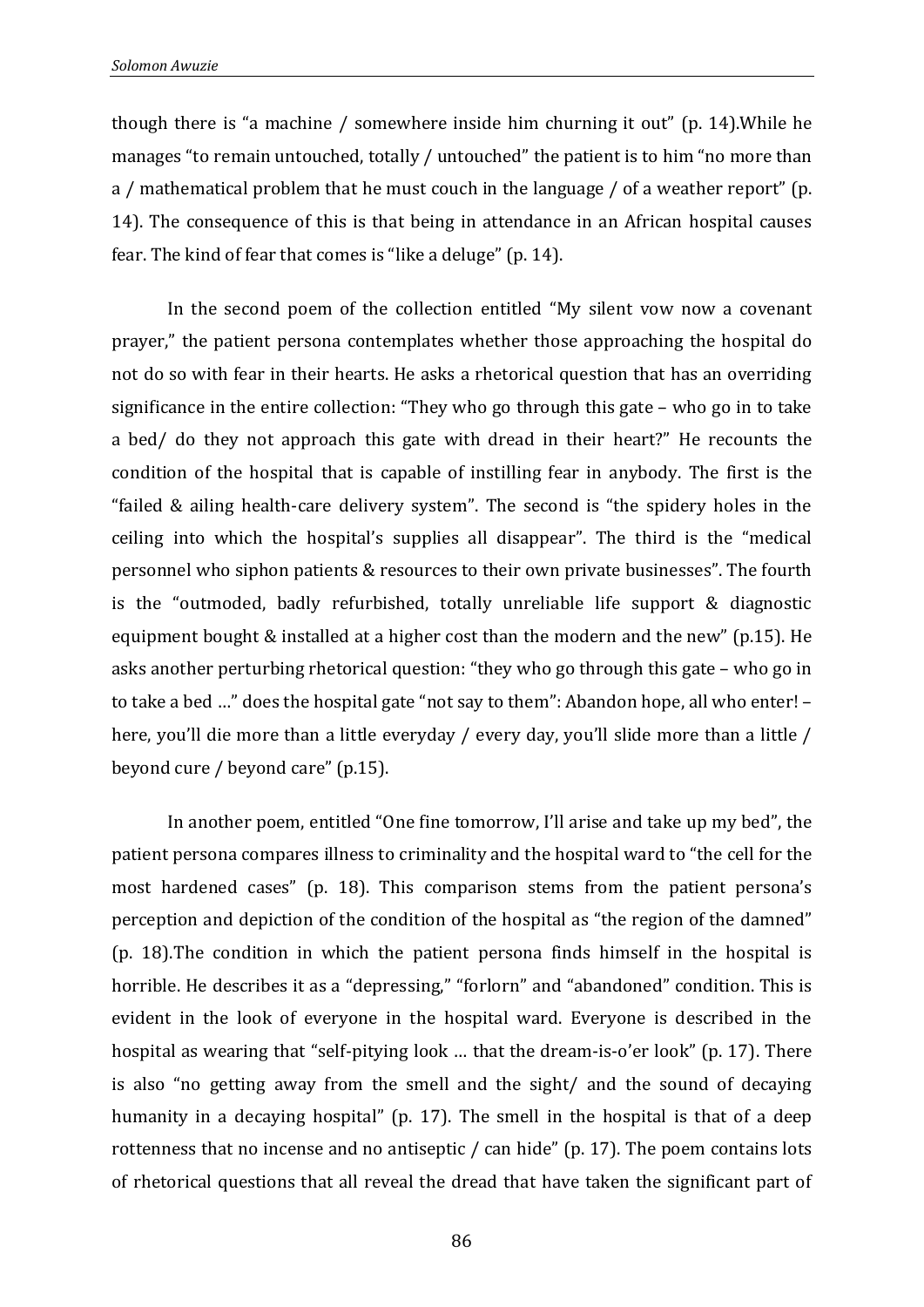the patient persona's stay in the hospital. Yet with the use of the word "covenant", in "My silent vow now a covenant prayer," it is implied the patient persona attends the hospital because he has no choice and has no other place to go for treatment. He stresses the act of going into the hospital for treatment as just to fulfil all righteousness. The hospital is also revealed as a microcosm of Nigeria and the entire African continent— a place where everything goes wrong and nobody cares. In "How do I colour-code for hope?" the patient persona is expected to always use the "laboured corridors and staircases" because "the lifts are dead and not a thing […] / seems to have been planned for efficiency and ease" (p. 26). The lab tests take the patient "up and down and round and round the hospital" (p. 26). The persona stresses that he now knows what an African hospital really is:

the hospital is

where the heaviest traffic is in hope & despair

the hospital is

there where illnesses of every make are put on the shelf …& if you were asked to choose you'd be only too happy to choose the one you brought along … (p.26)

In "Can't you suffer them, my visitors, to come unto me", he also notes that to "be on a hospital bed" in Africa "is to shout loud and clear": "Here's a life that's about to reach its ashes!" (p. 59). Being in hospital bed in Africa is also compared to wearing "a neon light that screams to any passer-by": "Life is full of misery, / life is full of loneliness / life is full of suffering-/ but can't it … this miserable, / lonely, suffering life … can't / it go on … can't it go on just a / little longer?" (p. 59). The hospital bed is described as "an uncharted border bound on all sides by fear and loneliness" and also "bound on all sides by pain and worry" (p. 59). In "By their footsteps and their bedside manners …" the persona reveals that the doctors carry the aura of pain about. He perceives it whenever the doctor turns up at his bedside. At first he thought it was guilt but later realized it was pain: "that kind of pain that scorns company / that kind of pain that sours every dish & / that kind of pain that builds sandbags in the eye-/ that rarest kind of pain that hysterically insists / that tomorrow's pain will be even worse" (p. 63).

The patient persona also attributes the "undefined odour" in the hospital to the "big dumpsite" usually and "quietly growing right / within the premises" (p. 26). This is part of the reason the "hospital bed spawns dreams" (p. 34). In "blank spaces in family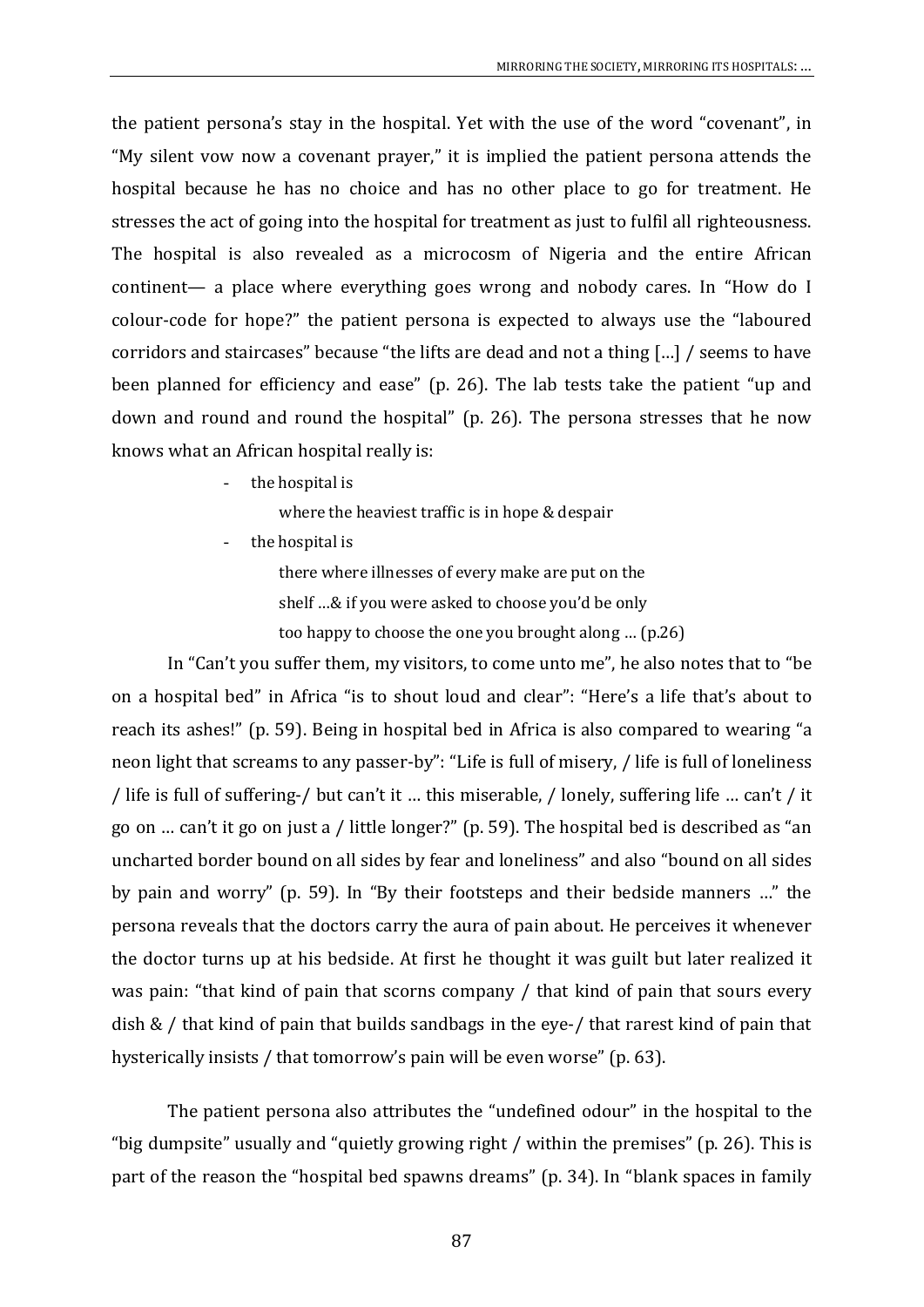portraits" the patient persona notes that each time his "head touches the pillow a million / dreams jostle to glue" his eyelids together (p. 34). Hence in "When shared loss becomes a knot that binds" he describes the dream and the past that it recasts as "another country" – "a country into/ which this illness has given [him] a multiple entry visa" (p. 40). In "These varied chords of goodwill" the goodwill custom made card brought to the patient persona while he is in his sick bed, "sags with tips on how to survive hospitalization" in Africa (p. 55):

- 'Distrust all nurses, big  $&$  small, especially when they come bearing medication: they're paid to take care of only the sick: they have to keep you sick …if they must remain in business!'
- 'Don't be fooled: the doctor doesn't know all; let him know you know he doesn't.'
- 'If they say any food is good for you, avoid it … that way they can't poison you; remember, that you're paranoid doesn't mean you don't have enemies'
- 'Demand an increase in the alcoholic content of all your medication; if they refuse, explore other avenues of getting alcohol'
- 'Worry about everything: how the country is going to the dogs, the falling standards of education, global warming & financial melt-down … worry all you can for hypertension is the surest sign that you're alive & kicking …'(pp. 55-56)

In "No… not for me will any vulture wait" the patient persona reveals that the hospital is designed to constantly see people die. This is part of the reason the mortuary building is attached to the hospital ward. Patients come in alive through the hospital ward but are taken home through the door of the mortuary dead. The patient persona recounts the incident that happened in the hospital thus: "Wilfred Wuyep: he had been discharged […] while waiting for the family car […] he slumped, right there, in the ward/ And home for him, became the mortuary" (p.130). The collection further stresses that that is the reason there are lots of beautiful cars in front of the mortuary while there are none in front of the hospital ward. The collection does not just reveal these situations through the words contained in the lines; it supports the content with live pictures and newspaper reports. On page eighty three (p. 83) there is a live picture of the hospital environ. The picture captures both the entrance to the hospital ward and the mortuary. While there are no vehicles at the entrance to the hospital ward, there are lots of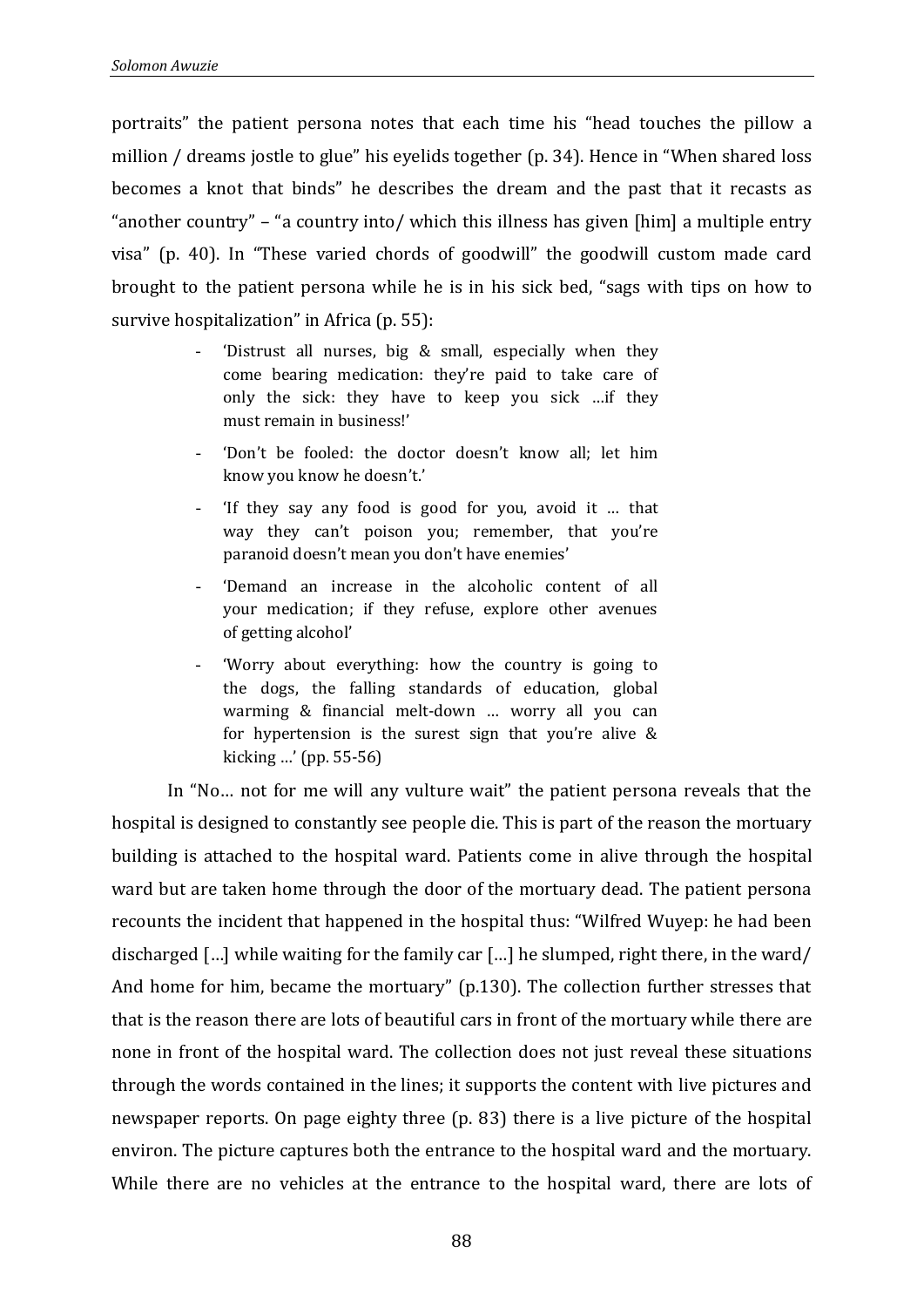vehicles at the entrance to the mortuary. Below the picture, it is written: "the will to die/ and the will to live -/ could there be any better way of strengthening the one / and weakening the other than by locating the morgue / in the daily view of the sick?" (p. 83) On page ninety six (p. 96), we see another picture where two giant billboards stand side by side at a road side. While the first giant billboards announces the death of a woman who died "after 80 years of neglect", the other is a billboard proclaiming a governor's "giant strides in the health sector." Under the picture, it is also written thus:

> from where she stood, she could see, all too clearly, the giant chest-thumbing billboard that, like a cock falsely proclaiming a new day, proclaimed His Excellency's giant strides in the health sector a chest-thumbing, giant billboard that ought to have been planted at the gates of every cemetery, large and small … (p. 96)

These pictures and the newspaper reports are meant to bring the poetry closer to reality. It must be noted that the tradition of including pictures and newspaper reports of these kinds in collections of poems is a very new practice in African poetry writing, yet it gives credence to the ideas that are expressed in the collection. With words, pictures and newspaper reports, the poetry emphasizes the deteriorating condition of the African hospitals.

#### **Conclusion**

As part of the poetry produced by one of the leading poets of the Anglophone African poets of third generation, Ekwuazi's *The Monkey's Eyes* is poised to be one of the leading voices of the poetry of the generation to stand up to the challenge that is bedevilling the African hospital. There is this anonymous popular assertion that "a healthy society should have a healthy hospital." The poetry of the Anglophone African poets over the years has represented the African society as an unhealthy one: Niyi Osundare, one of the leading Anglophone African poets, has been quoted to have maintained that "ours is not a human society." This is to say that a human society that is not qualified to be addressed as human is not healthy. With a similar disposition, the Anglophone African poets of the latter part of the third generation embodied in Ekwuazi and his collection, *The Monkey's Eyes*, has revealed that even an unhealthy society deserves a healthy hospital. When an unhealthy society parades an unhealthy hospital,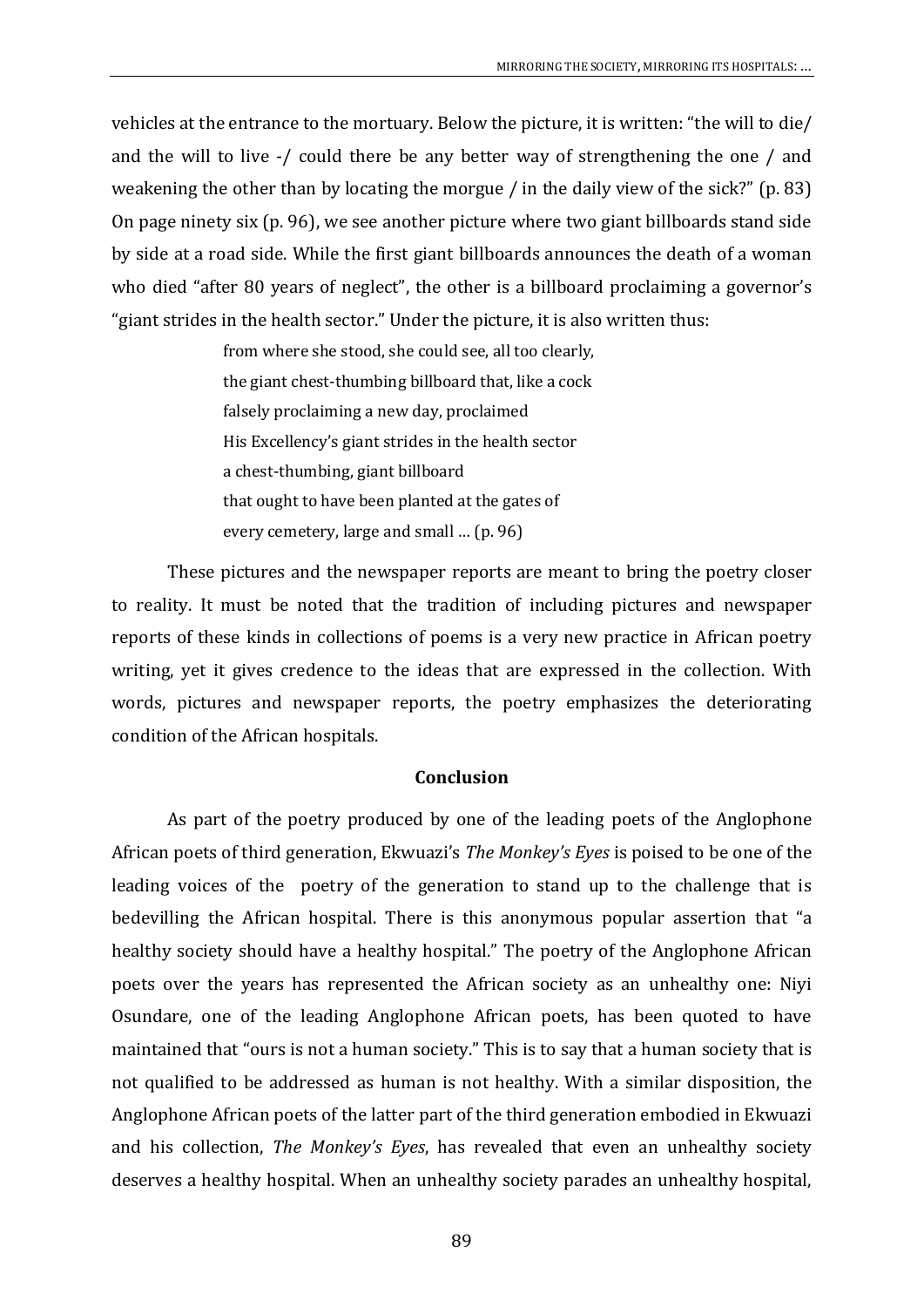its citizenry are left with virtually no hope. The poetry of the Anglophone African poets of the third generation finds the African society in this situation hence their poetry becomes a counter hegemonic discourse to positively reposition the society and its hospital. To do this, it has taken the challenge to mirror the society and its hospital for the purpose of reprove and correction and to condemn the decay that is gradually spreading and now engulfing most African hospitals. One of its guiding principles is to bring to the people's realization that a society whose hospital celebrates death cannot make any headway.

# **References**

- Adepitan, Titi. (2006).Issues in Recent African Writing. *African Literature Today25*, 124- 128
- Adesanmi, Pius & Dunton, Chris (2008). Introduction: Everything Good is Raining: Provisional Notes on the Nigerian Novel of the Third Generation. *Research in African Literature39*(2), vii-xii. <https://doi.org/10.2979/RAL.2008.39.2.VII>
- Adesanmi, Pius & Dunton, Chris. (2005). Nigeria's Third Generation Writing: Historiography and Preliminary Theoretical Consideration. *English in Africa32*(1), 7-19
- Awuzie, Solomon. (2017). 'Fake Graduates' and the Fate of the African Society: Camillus Ukah's *When the Wind Blows* and Rasaki Ojo Bakare's *Once Upon a Tower. Open Access Library Journal. 4*(1)*.* <https://doi.org/10.4236/oalib.1104083>

Bakare, Ojo Rasaki. (2000). *Once Upon a Tower*. Uyo: Afahaide Publishing Company.

- Brink, Andre. (1983). *Mapmakers: Writing in a State of Siege.* London: Faber & Faber.
- Chung, F. & Ngara, E. (1985). *Socialism, Education, and Development: A Challenge to Zimbabwe*. Harare: Zimbabwe Publishing House.

Cooper, Brenda. (2008). *A New Generation of African Writers: Imagination, Material Culture and Language.* Scottsville: University Press of KwaZulu.

- Currey, James. (2008). *Africa Writes Back: The African Writers Series & The launch of African Literature.* Ibadan: HEBN. [https://doi.org/10.1057/9780230289116\\_10](https://doi.org/10.1057/9780230289116_10)
- Diala, Isidore. (2017). Bayonets and the Carnage of Tongues: The Contemporary Nigerian Poet Speaking Truth to Power. *The Journal of Commonwealth Literature, 52*(1), 116-138[. https://doi.org/10.1177/0021989415575800](https://doi.org/10.1177/0021989415575800)
- Egya, Sule E. (2012). Historicity, Power, Dissidence: The Third-Generation Poetry and Military Oppression in Nigeria.*African Affairs*: (424-441). <https://doi.org/10.1093/afraf/ads025>